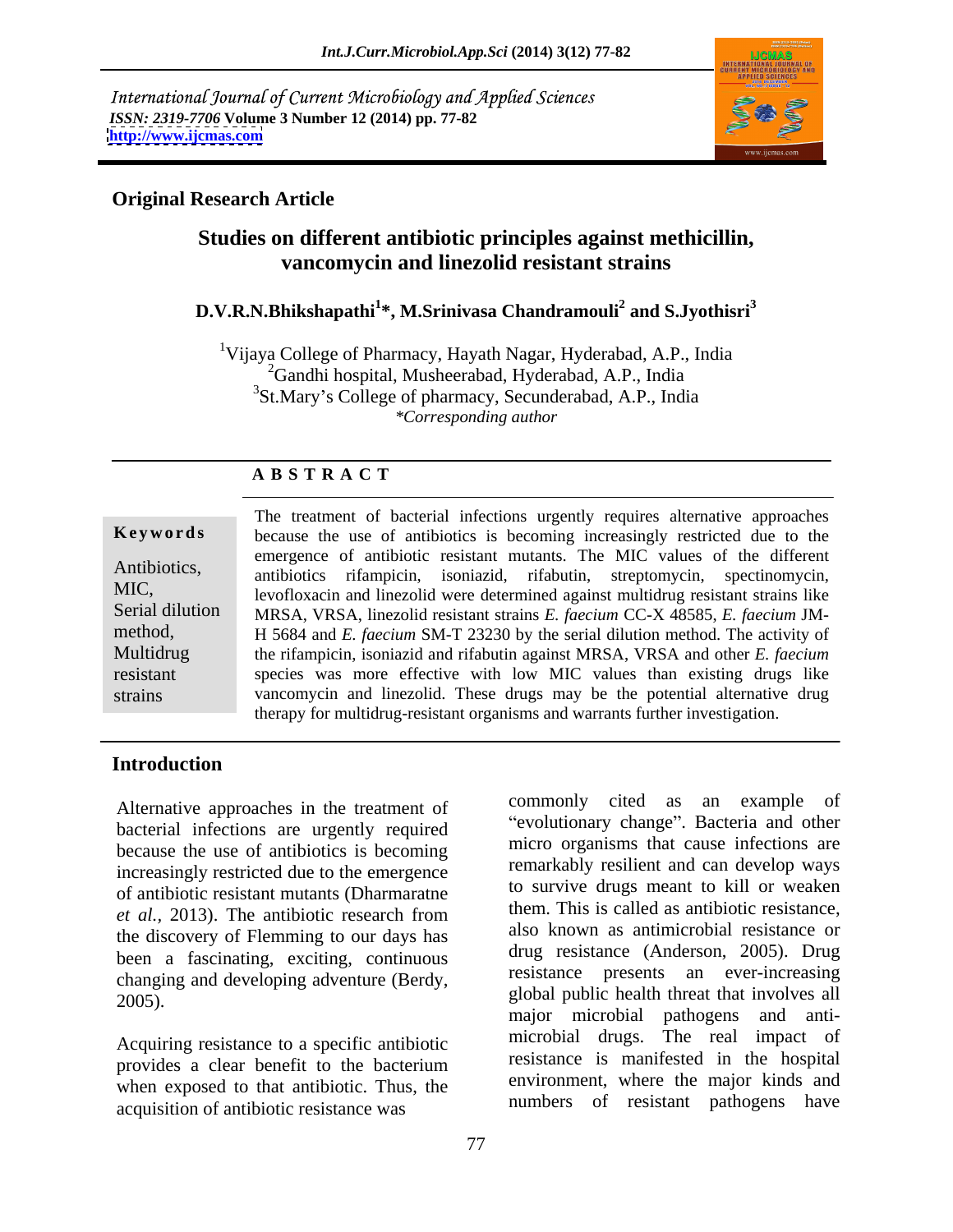the United States and United Kingdom, 40 methicillin-resistant (MRSA) and usually antibiotics like rifampicin, isoniazid, MDR. More deaths are associated with rifabutin, streptomycin, spectinomycin, steadily increasing, small proportion of MRSA also showed low-level resistance to linezolid resistant *Enterococcus* vancomycin (Levy and Marshall, 2004). faecium (JM-H, SM-T & CC-X), However, as with every other great dis-<br>Vancomycin resistant Staphylococcus of antibiotics. The prevalence of certain microbes resistant to specific antibiotics was now a major problem of chemotherapy. As resistant forms appear, new antibiotics, or new forms of known antibiotics, have to be found to eradicate them. This seemed to be an endless process (Waksman and The multi-diagnesistant strains – Entezond Lechevalier, 1962). New compounds in the -lactam, macrolide, tetracycline and quinolone families were produced that have advantages in spectrum, potency and/or pharmacology, such as improved oral

antimicrobial agents is the most obvious extending the life of current antibiotics<br>from Piramal health care, Mumbai. could be achieved by more appropriate use of existing antimicrobial agents. Less use of the sure produced and the state (Allibrary Barabhai Piramal antimicrobial agents would lead to a reduction in resistance and an extension to the effective life of these agents (Carbon and Bax, 1998).

Chemical synthesis can be used to make fundamentally new structures that might act at different bacterial targets to those already identified. Drugs arising from such the latter with a large discussion in the latter of approaches include the oxazolidinones and<br>autoclave. When the sterile medium was in ketolides (Bax and Mullan, 1999).

increased over the past decade. Overall, in In view of this, to find potential antibiotic 60% of nosocomial *S. aureus* strains are MRSA than methicillin-sensitive strains. A levofloxacin and linezolid and tested against covery that revolutionized human life, new *aureus* (VRSA) and Methicillin resistant problems had arisen as a result of the usage Staphylococcus aureus (MRSA) by serial producers capable of acting on clinical resistant strains, we have chosen some antibiotics like rifampicin, isoniazid, rifabutin, streptomycin, spectinomycin, clinical and resistant pathogens like linezolid resistant *Enterococcus faecium* (JM-H, SM-T & CC-X), Vancomycin resistant *Staphylococcus*  dilution method.

# **Materials and Methods**

# **Multidrug resistant microorganisms**

absorption or longer half-life (Neu, 1983).<br>
Vellore and Methicillin resistant **Strategies to overcome the problem of antibiotic resistance**<br>
Hospital, Warangal, A.P, India. Antibiotics The development and use of new Khampfun, Isomazia, Khabath and way to combat the emergence of India. Spectinomycin was obtained from existence. antimicrobial resistance. However, Cipla ltd., Goa. Linezolid was gift sample The multi drug resistant strains – Linezolid resistant *Enterococcus faecium* (JM-H (5684), SM-T (23230) & CC-X (48585)) were obtained from New York medical centre, New York. Vancomycin resistant *Staphylococcus aureus* (VRSA) (ATCC 43300) from Christian Medical College, Vellore and Methicillin resistant *Staphylococcus aureus* (MRSA) (S 101) were obtained from Clinical lab of MGM Rifampicin, Isoniazid, Rifabutin and Levofloxacin were generous gift samples from Lupin Pharmaceuticals, Mumbai, from Piramal health care, Mumbai. Streptomycin sulfate (Ambistryn-S) was purchased from Sarabhai Piramal Pharmaceutical Private Limited, Vadodara. All other polymers and solvents used were of analytical grade.

# **Preparation of slants**

Rimless test tubes of 15 cm in length were filled with 5 ml of respective medium, plugged with cotton and sterilized in the autoclave. When the sterile medium was in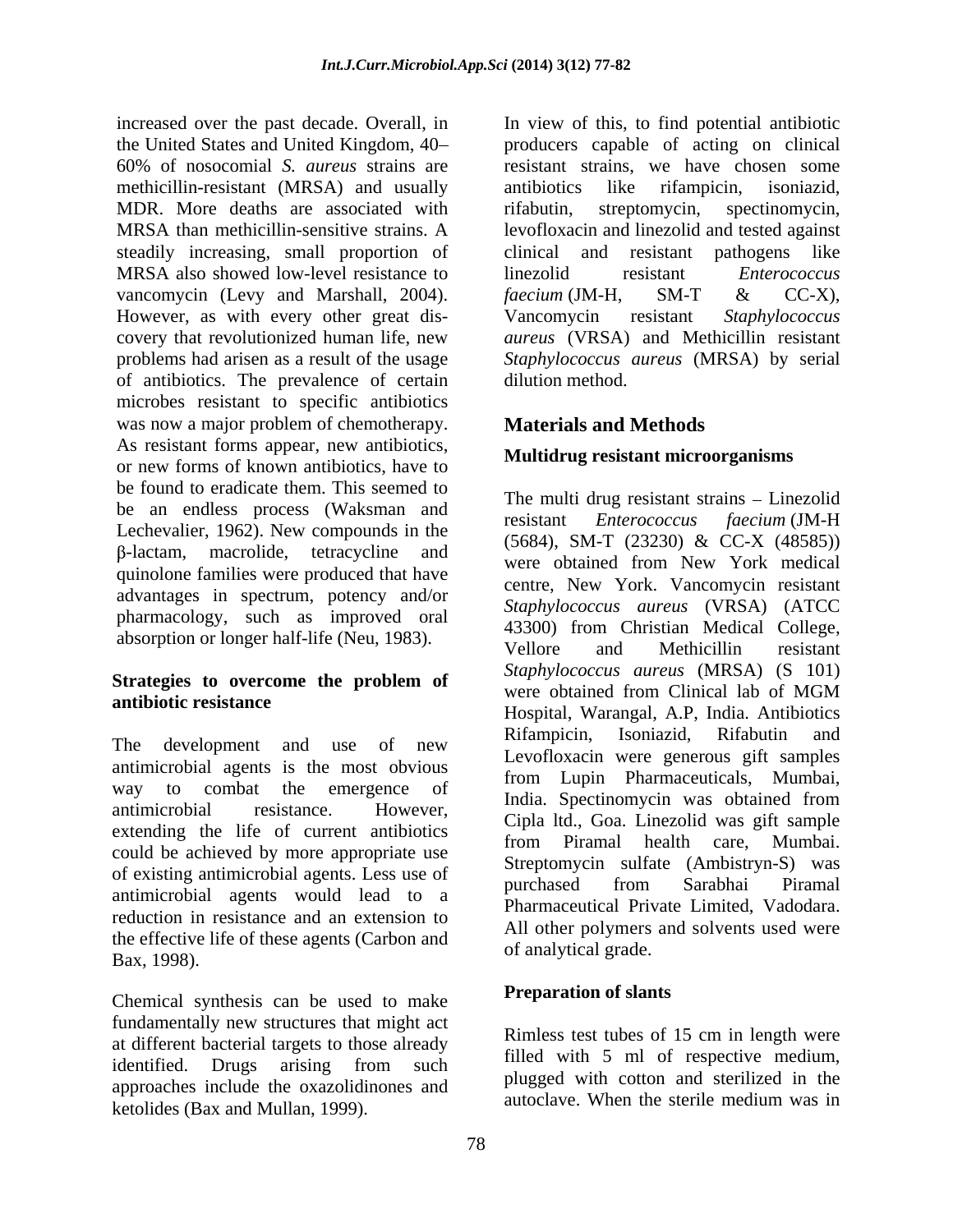### **Preparation of agar plates**

Sterile Petri plates of 9 cm in diameter were filled aseptically with 27 ml of warm sterile flow bench. The plates were incubated in an incubation, and minimum bactericidal inverted condition at  $37^{\circ}$  C for one day to

Antibiotic concentrations of rifampicin, confirm resistance, but most often as a were prepared in the range of  $0.2-100$ 

The inoculum should be adjusted so that 104 cfu/spot are applied to the plates. The

## **Preparation of the McFarland standard**

The standard was distributed into screw cap cultures. The tubes were sealed tightly to prevent loss by evaporation and protected from light at room temperature. The turbidity standard on a vortex mixer was vigorously agitated before use. Standards may be stored for up to 6 months, after which they should be discarded. Transfer the inoculated broth into labeled Alternatively, prepared standards can be purchased (bioérieux, Basingstoke, UK).

### warm molten state, the tubes were kept in **Determination of minimum inhibitory** slanting position. **concentration (MIC) of antibiotics by serial dilution method**

liquefied agar medium in the laminar air growth of a microorganism after overnight <sup>o</sup> C for one day to concentrations (MBCs) as the lowest check for contamination of bacteria. concentration of antimicrobial that will **Preparation of antibiotic stock solutions** subculture on to antibiotic-free media. MICs isoniazid, rifabutin, streptomycin, research tool to determine the *in* spectinomycin, levofloxacin and linezolid *vitro* activity of new antimicrobials, and data μg/ml. Solution and the determine MIC breakpoints. MBC MBC **Preparation of inoculum** frequently and their major use has been Minimum inhibitory concentrations (MICs) are defined as the lowest concentration of an antimicrobial that will inhibit the visible incubation, and minimum bactericidal prevent the growth of an organism after are used by diagnostic laboratories mainly to confirm resistance, but most often as a research tool to determine the *in* from such studies have been used to determine MIC breakpoints. MBC determinations are undertaken less reserved for isolates from the blood of patients with endocarditic.

following procedure describes a method for The *in vitro* antibacterial assay of the preparing the desired inoculum by antibiotics (rifampicin, isoniazid, rifabutin, comparison with a 0.5 McFarland standard. streptomycin, spectinomycin, levofloxacin 0.5 mL of 0.048 M BaCl<sub>2</sub> (1.17% w/v Muller Hinton broth, at different  $BaCl_2·2H_2O$ ) was added to 99.5 mL of 0.18 concentrations, viz., 0.2–100  $\mu$ g/mL by M  $H_2SO_4$  (1% v/v) with constant stirring. employing 24 h cultures of vancomycin tubes of the same size and with the same 43300, methicillin resistant *Staphylococcus*  volume as those used in growing the broth *aureus* S 101, *E. faecium* CC-X 48585, *E.*  antibiotics (rifampicin, isoniazid, rifabutin, and linezolid) were performed by the serial dilution method to find out minimum inhibitory concentration (Andrews, 2001) in Muller Hinton broth, at different  $Staphylococcus$  *aureus* ATCC *faecium* JM-H 5684 and *E. faecium* SM-T 23230.

> The inoculum was adjusted to Mc Farland standard and added into the medium.

test tubes.

Each compound was tested in triplicate.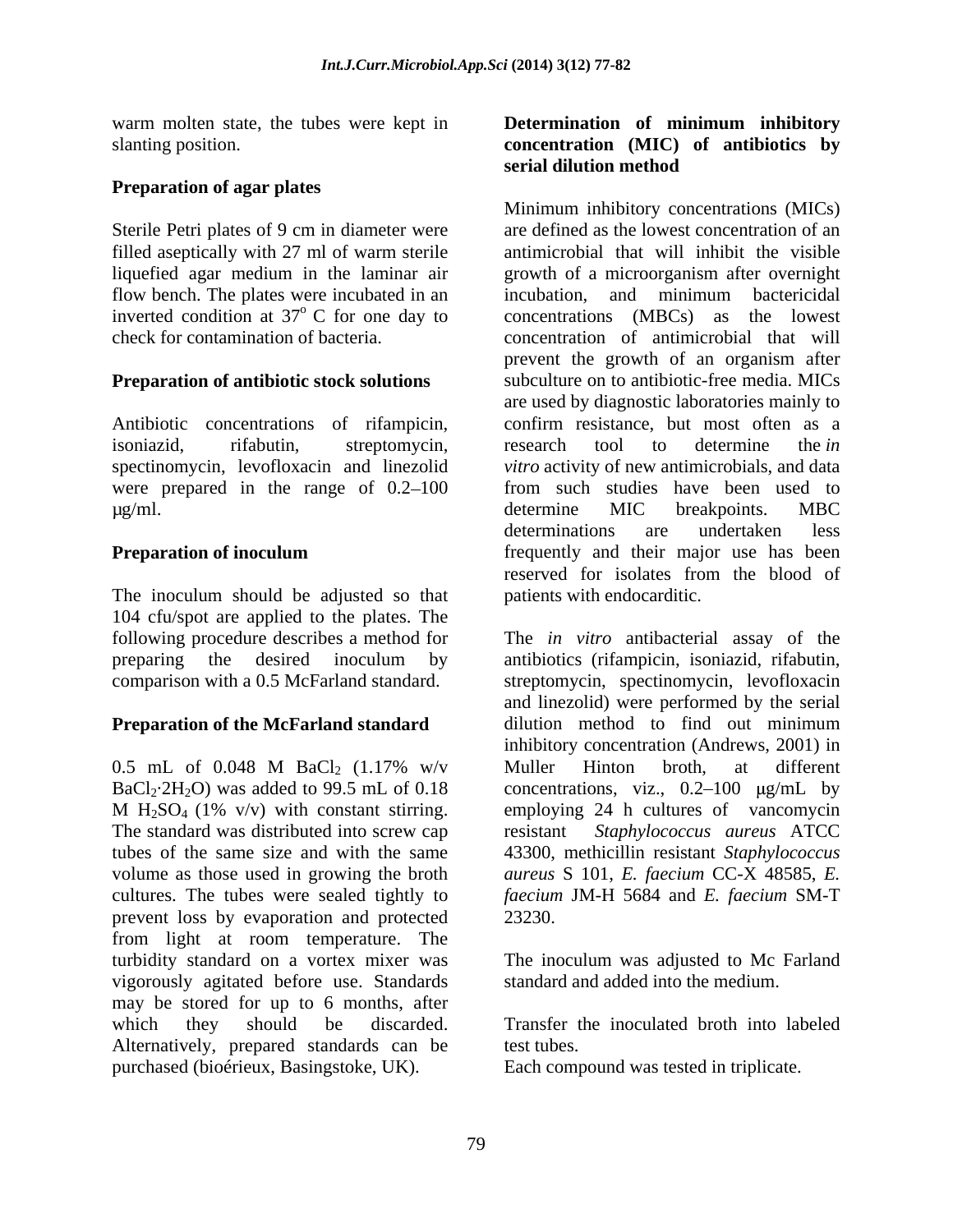Required quantity of Muller-Hinton broth was prepared and sterilized by using for the antibiotics rifampicin, isoniazid, autoclave. Test tubes also sterilized in autoclave with a tight cotton plug and labeled from 100µg/ml–0.2µg/ml. After The MIC value of the rifampicin against sterilization the prepared Muller-Hinton broth (1ml) was taken into each test tube. *faecium* CC-X 48585, *E. faecium* JM-H The antibiotic solution of 1 ml containing 5684 and *E. faecium* SM-T 23230 was found 200µg/ml was added to the first test tube labeled as 100µg/ml. One ml solution from respectively. The activity of the rifampicin the first tube was transferred to  $2<sup>nd</sup>$  tube against MRSA, VRSA and other *E. faecium* which is labeled as  $50\mu g/ml$ . From the  $2<sup>nd</sup>$  species was more effective than existing test tube 1ml of the solution is taken and drugs like vancomycin and linezolid. The transferred into another test tube which is MIC of linezolid against MRSA was found labeled as 25µg/ml. In this manner dilutions to be 28 µg/ml, where as for vancomycin were carried out for the remaining test tubes. was at 30 µg/ml (Kaleem *et al.,* 2011). The After the completion of serial dilution MIC of linezolid against VRSA was found method the test tubes were kept in incubator to be 4 µg/ml. So this can be a lead molecule for overnight. The same state of the multidrum over the multidrug state of the multidrum over the multidrum over the multidrum over the multidrum over the multidrum over the multidrum over the multidrum over the multidrum

### **Incubation conditions**

of the expected MIC. Results were observed after 24 h of incubation. MIC was interpreted as the lowest concentration of the sample, which showed clear fluid without

(rifampicin, isoniazid, rifabutin, multidrug resistant strains. streptomycin, spectinomycin, levofloxacin

**Serial dilution method** multidrug resistant strains by the serial dilution method and the results are depicted in Table 1. The lowest values were recorded rifabutin, levofloxacin and linezolid.

> MRSA, VRSA, linezolid resistant strains *E.*  to be 0.8, 0.8, 0.4, 3.12 and 0.8 µg/ml resistant therapy.

Conditions for incubation are  $37 \pm 2^{\circ}$ C for MRSA, VRSA, linezolid resistant strains *E*. 24 h. *faecium* CC-X 48585, *E. faecium* JM-H **Reading and interpretation** to be 1.6, 1.6, 6.25, 6.25 and 3.12 µg/ml, The MIC for the control strain should be against MRSA, VRSA and other *E. faecium* within plus or minus one two-fold dilution species was more effective than existing The MIC value of the isoniazid against 5684 and *E. faecium* SM-T 23230 was found respectively. The activity of the isoniazid drugs. So this can be an alternative for the existing drugs.

development of turbidity. MRSA, VRSA, linezolid resistant strains *E.*  **Results and Discussion** 5684 and *E. faecium* SM-T 23230 was found **Determination of Minimum inhibitory** respectively. The MIC's of rifabutin against **concentration (MIC) of antibiotics against**  VRSA and *E. faecium* SM-T are very low **clinical resistant strains** and interesting compared with existing The MIC values of the different antibiotics rifabutin showed excellent activity against The MIC value of the rifabutin against *faecium* CC-X 48585, *E. faecium* JM-H to be 0.8, 0.8, 0.4, 3.12 and 1.6 µg/ml drugs like vancomycin and linezolid.

and linezolid) were determined for the The MIC value of the levofloxacin against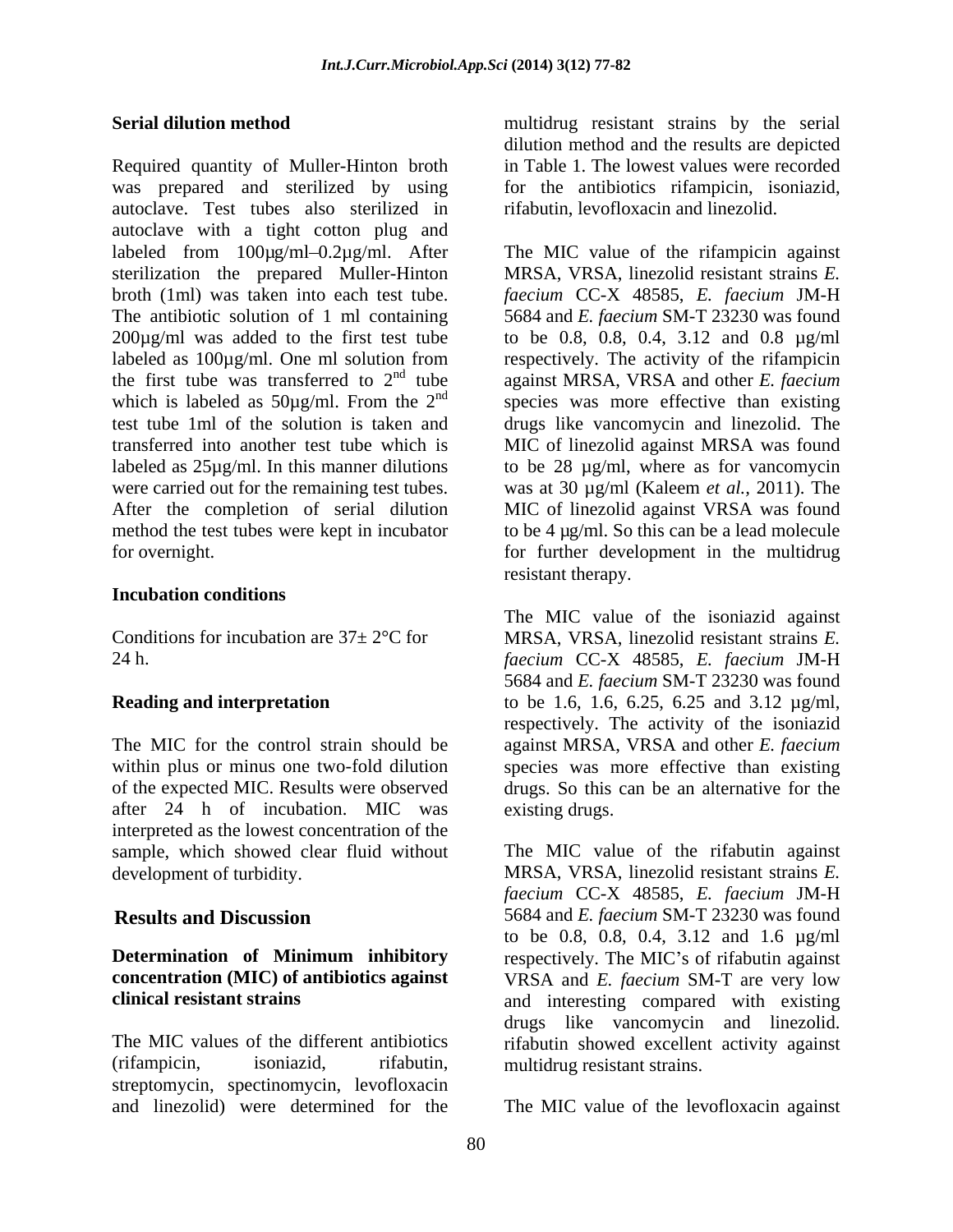MRSA, VRSA, linezolid resistant strains *E.*  In this work, systematic efforts were made *faecium* CC-X 48585, *E. faecium* JM-H against MRSA, VRSA and other *E. faecium*

The MIC value of the linezolid against MRSA, VRSA, linezolid resistant strains *E. faecium* CC-X 48585, *E. faecium* JM-H 5684 and *E. faecium* SM-T 23230 was found to be 25, 3.12, No activity, 100 and 50 µg/ml respectively. The activity of the linezolid against VRSA was more effective than MRSA and *E. faecium* species.

5684 and *E. faecium* SM-T 23230 was found concentrations (MIC's) of some of the to be 1.6, 0.4, 1.6, 1.6 and 0.8 µg/ml, antibiotics against multidrug resistant respectively. The activity of the levofloxacin strains. From the above results we can species was more effective than existing isoniazid, levofloxacin and linezolid showed therapy. It showed very good activity lowest minimum inhibitory concentrations against VRSA. against multidrug resistant strains like to find out the minimum inhibitory conclude that rifampicin, rifabutin, vancomycin resistant *Staphylococcus aureus* ATCC 43300, methicillin resistant *Staphylococcus aureus* S 101, *E. faecium* CC-X 48585, *E. faecium* JM-H 5684 and *E. faecium* SM-T 23230.

> These activities in tandem will be very interesting for further drug development of rifampicin, rifabutin and isoniazid in treating multidrug resistant infections.

| S.No | <b>Drug</b>      | <b>Methicillin</b>    | Vancomycin                                     | $E$ . faecium $\mid E$ . faecium |                                   |                          |
|------|------------------|-----------------------|------------------------------------------------|----------------------------------|-----------------------------------|--------------------------|
|      |                  | <b>Resistant</b>      | <b>Resistant</b>                               |                                  |                                   | faecium                  |
|      |                  | <b>Staphylococcus</b> | <b>Staphylococcus</b>                          | $CC-X$                           | $JM-H$                            |                          |
|      |                  | aureus (MRSA)         | <i>aureus</i> (VRSA)                           | 48585                            | 5684                              | $SM-T$                   |
|      |                  | (ATCC 43300)          | (S 101)                                        |                                  |                                   | 23230                    |
|      |                  |                       | Minimum Inhibitory Concentration (MIC) (µg/ml) |                                  |                                   |                          |
|      | Rifampicin       | 0.8                   |                                                | $0.4^{\circ}$                    | 3.12                              | 0.8                      |
|      | Isoniazid        | 1.6                   |                                                | $\mathbf{0}$ . $\mathbf{0}$      | 6.25                              | 3.12                     |
|      | <b>Rifabutin</b> | $\Omega$<br>0.8       |                                                | 0.4                              | 3.12                              |                          |
|      | Levofloxacin     | 1.6                   | 0.4                                            |                                  | 1.6                               | 0.8                      |
|      | Spectinomycin    | No activity           | 100                                            |                                  | No activity   No activity $\vert$ | No activity              |
|      | Streptomycin     | 50                    | 50                                             | 100                              | No activity                       | 125<br>$1 \angle . \cup$ |
|      | Linezolid        | $25\mu g/ml$          | 3.12                                           | No activity                      | 100                               |                          |

**Table.1** MIC's of antibiotics against multidrug resistant strains

## **References**

- Anderson, K.L. 2005. Is bacterial Bax, R.P., Mullan, N. 1999. Response of appropriate example of evolutionary change, *Creation Res. Soc. Q.,* 41:
- Andrews, J.M. 2001. Determination of *J. Antimicro. Chemother., 48: 5-16.*
- resistance to antibiotics an the pharmaceutical industry to antimicrobial resistance, *Balliere Clin. Infect. Dis., 5: 289-304.*
- 1 9. Berdy, J. 2005. Bioactive microbial metabolites, *J Antibiot.*, 58: 1-26.
	- minimum inhibitory concentrations. Carbon, C., Bax, R. P. 1998. Regulating Carbon, C., Bax, R. P. 1998. Regulating the use of antibiotics in the